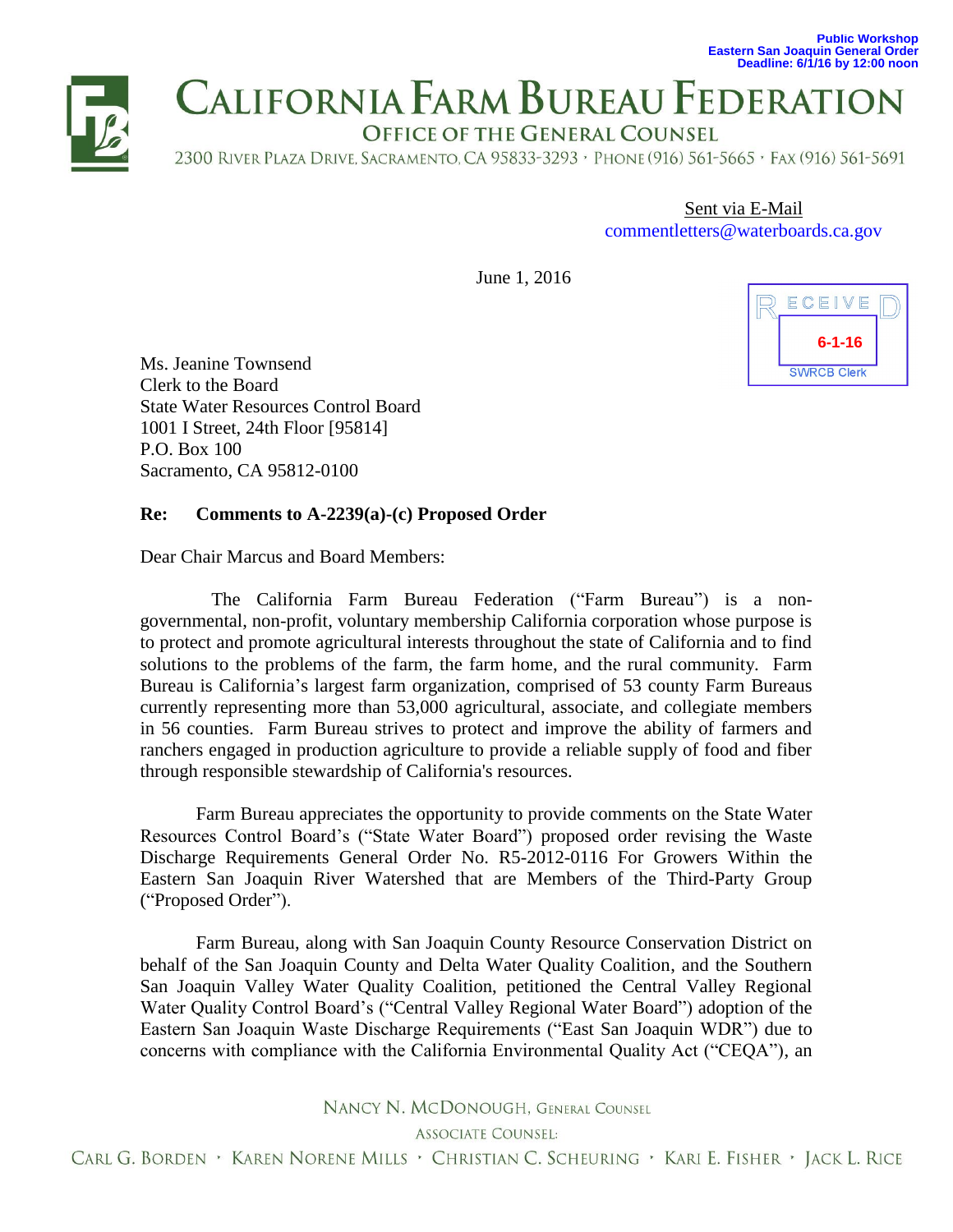Letter to SWRCB Board re Comments to A-2239(a)-(c) Proposed Order June 1, 2016 Page 2

improper economic analysis, as well as concerns with regulation of non-waste and nondischarges outside the Central Valley Regional Water Board's jurisdiction.<sup>1</sup>

However, the Proposed Order does not address the concerns raised by Farm Bureau, but rather includes new requirements that are concerning to both members within the East San Joaquin watershed as well as throughout the state. The Proposed Order goes beyond nitrogen management recommendations from the statutorily mandated Nitrogen Tracking Task Force and Agricultural Expert Panel, mischaracterizes recommendations, and unnecessarily incorporates the State Water Board's own views and judgment. It imposes new requirements that are costly, burdensome, create privacy concerns for individual members, and threaten the successful coalition structure. Farm Bureau is concerned with the statewide application of the conclusions and requirements within the Proposed Order and respectfully presents the following comments.<sup>2</sup>

### The Precedential Nature of the Proposed Order Will Significantly Impact Irrigated Lands Regulatory Programs Statewide as a One-Size-Fits-All Approach is Not Appropriate

The Proposed Order indicates it is precedential in nature and its conclusions will apply statewide. Specifically, the Proposed Order would give direction to the Central Valley Regional Water Board and all other Regional Water Boards to update (or develop) their irrigated lands regulatory programs to be consistent with the Proposed Order. For this reason, the Proposed Order has significant implications for irrigated agriculture statewide and would directly affect all growers whether enrolled in coalitions or complying as individual dischargers.

By mandating a one-size-fits-all program, the irrigated lands regulatory programs cannot be individually developed and tailored to address water quality concerns specific to that area of the state. Each Regional Water Board region, as well as portions within the regions, represent unique geographic and hydrologic characteristics, including, but not limited to, rainfall, drainage, commodities grown, topography, reliance on surface water and groundwater, presence or absence of groundwater basins, and specific water quality concerns. Further, specifically with regard to groundwater basins, not all groundwater basins of the state are impacted similarly by waste discharges, whether they be from agricultural operations or other sources. Given all of these vast differences, rather than applying uniform requirements statewide, the State Water Board should allow each Regional Water Board the flexibility to individually draft an irrigated lands regulatory program, if one is needed, specific to the region it regulates and determine the level of reporting and management requirements necessary given its specific local conditions.

 $\overline{a}$ 

 $<sup>1</sup>$  The Proposed Order dismissed the claims raised in Farm Bureau et al.'s petition, asserting that the issues</sup> were resolved through a Sacramento Court ruling, issued May 21, 2013, and a State Water Board precedential order, WQ 2013-0101, decided after the petition's submittal. (Proposed Order, p. 9.)

<sup>&</sup>lt;sup>2</sup> To the extent that the Proposed Order violates the terms of the Porter-Cologne Water Quality Act or the California Environmental Quality Act, these claims are not waived. Farm Bureau's comments within this initial letter focus on policy-level comments.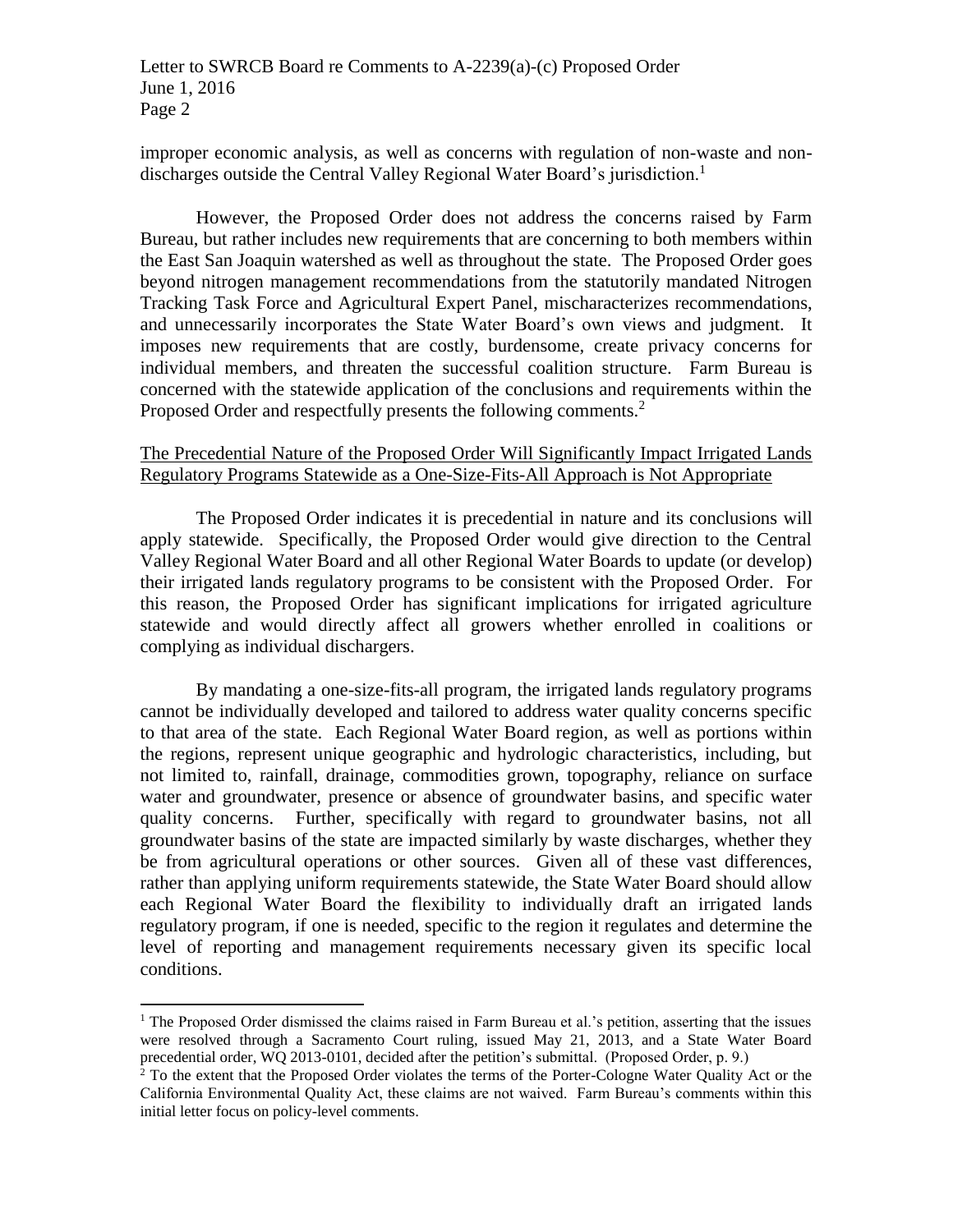#### The Proposed Order Threatens the Coalition Structure

 $\overline{a}$ 

The coalition structure is invaluable to the irrigated lands regulatory programs, not only within the Central Valley, but statewide. The coalition approach for implementing the goals of the irrigated lands regulatory programs, whether through conditional waivers of waste discharge requirements or waste discharge requirements, is legally sound<sup>3</sup> and effective at improving and protecting water quality. The purpose of coalitions is to put forward a program that focuses on the need to implement management practices to improve and protect water quality. By collecting and analyzing data submitted by growers, coalitions are able to identify water quality issues and implement effective outreach and education to address the issues. Additionally, the coalitions' mechanism for implementation allows for more efficient communication between Regional Water Board staff and the grower community on the effectiveness of management practices, and the need to implement such practices to protect water quality.

The potential impacts of the Proposed Order on the already successful cooperative coalition-based irrigated lands regulatory program, which has been in place for over a decade in the Central Valley, are not only significant and costly, but also compromise the proactive structure of the program. As currently drafted, the Proposed Order threatens the continued existence of the coalitions by jeopardizing the trust built between members and the coalitions, changing fundamental components of the coalition structure such as making coalitions a mere pass-through for data, and eroding the relationship between growers and the coalitions which has proven both successful and necessary for the program.

Confidentiality of information and working with coalition experts are the keys to a successful program and effectively working with the agricultural community to improve water quality. The Proposed Order jeopardizes this. Additionally, the new and expanded reporting requirements increase costs not only for the coalition, which are then passed down to individual members, but also directly increases costs for individuals due to increased monitoring and reporting requirements, such as drinking water well monitoring and reporting. Further, in order to deal with the substantial increase in raw data analysis and reporting, the coalitions and the Regional Water Boards will have to

<sup>&</sup>lt;sup>3</sup> The language of Water Code section 13269 states that waste discharge requirements may be waived for "a specific discharge or type of discharge if the state board or a regional board determines, after any necessary state or regional board meeting, that the waiver is consistent with any applicable state or regional water quality control plan and is in the public interest." (Wat. Code, § 13269.) A State Water Resources Control Board precedential order states that it does not believe there to be a legal requirement that "all dischargers subject to a waiver must be individually listed." (In the Matter of the Petitions of Agricultural Water Quality Coalition, et al., Order WQO 2004-0003.) The Nonpoint Source Policy ("NPS Policy") also recognizes the legality of third party groups. "Implementation programs for NPS pollution control may be developed by a RWQCB, the SWRCB, an individual discharger or by or for a coalition of dischargers in cooperation with a third party representative organization, or government agency." (NPS Policy, p. 8.) These State Water Board findings and its NPS Policy clearly support the notion that third party groups are legal, and may be used to implement requirements of an irrigated lands regulatory program.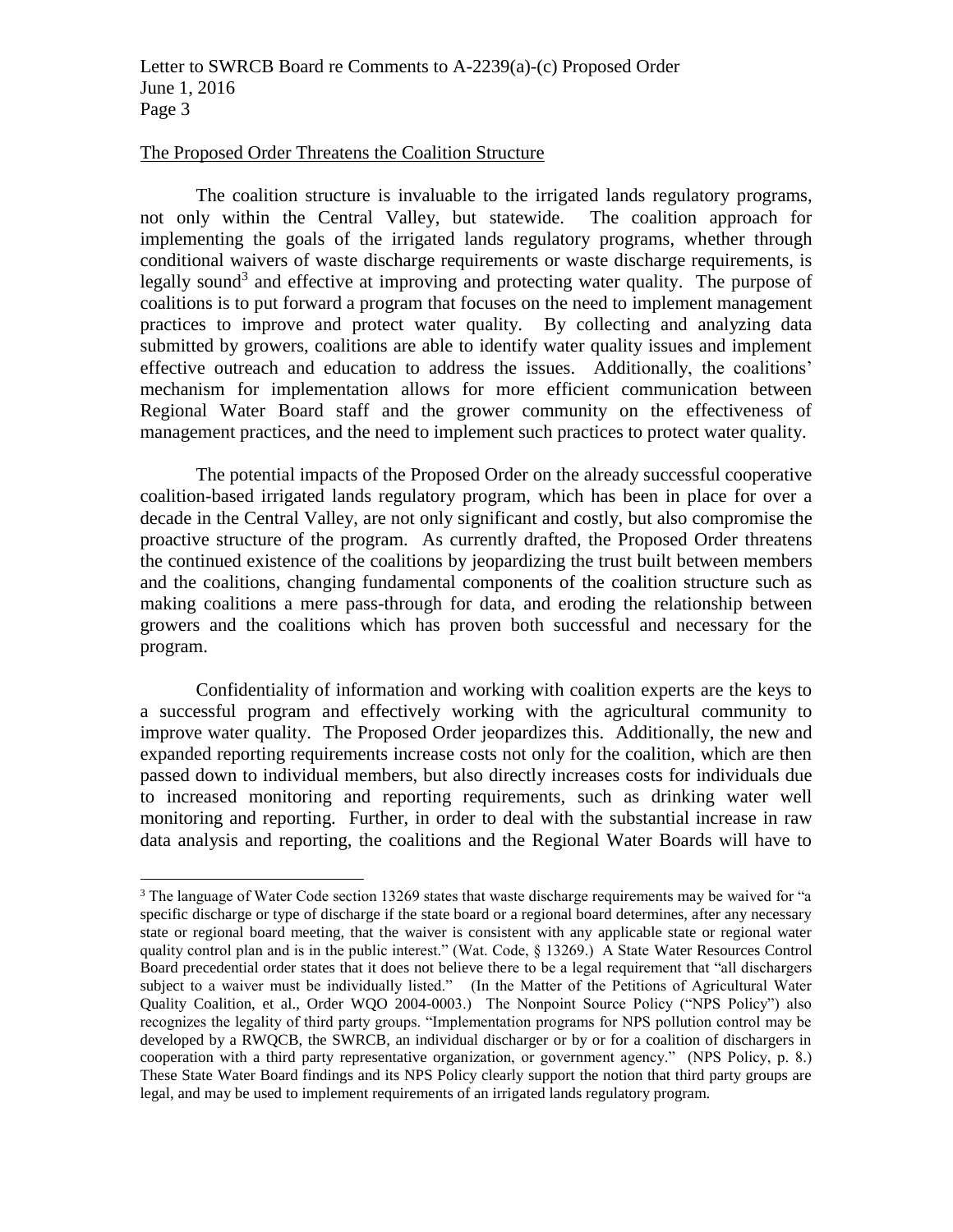hire additional staff in order to implement the proposed requirements, which further adds costs to individual growers while removing the focus of the coalitions and the Regional Water Board from improving and protecting water quality.

By increasing costs and eroding cornerstones of the coalition program, such as confidentiality, the Proposed Order may threaten the longevity of the cooperative and successful coalition approach for implementing the goals and requirements of the irrigated lands regulatory programs statewide. For these reasons, Farm Bureau respectfully requests the State Water Board to not adopt the Proposed Order as currently drafted.

### Vulnerability Designations Should Be Maintained in Order to Prioritize Areas with Groundwater Quality Issues or The Potential for Groundwater Quality Issues

The East San Joaquin WDR, as well as similar WDRs adopted by the Central Valley Regional Water Board, prioritizes reporting requirements with risk to surface and groundwater quality. In order to best utilize limited resources and improve areas in most need, the WDRs focus on those activities and conditions that constitute the highest risk to water quality through increased monitoring, management implementation, and certification of plans in order to address water quality impacts, including nitrate contamination in groundwater.

Specifically, areas are designated as high or low vulnerability based on the groundwater quality assessment report ("GAR"), which was undertaken by each coalition to provide the most recent study of the groundwater basin including "an assessment of all available, applicable and relevant data and information to determine…where discharges from irrigated lands may result in groundwater quality degradation." (Appendix A, Modified Eastern San Joaquin Agricultural General WDRs, Attachment B, MRP, section IV.B., p. 15.) Areas designated as high vulnerability have stricter requirements which allows the coalition, individual growers in those areas, and the Central Valley Regional Water Board to focus on those areas with known or potential groundwater quality impacts that constitute the highest risk in order to protect water quality and public health.

As currently drafted, the Proposed Order would eliminate vulnerability designations and all requirements within the Proposed Order would apply to all farms regardless of current or past threats to water quality, vulnerability designation, or implementation of best management practices. By drafting a one-size-fits-all WDR, members are not recognized for positive contributions to maintaining and improving water quality. Additionally, smaller growers unfairly bear the burden of the WDR's administrative requirements and may be driven out of business. In order to maintain the goals of the irrigated lands regulatory program while maintaining a viable agricultural industry, flexibility and prioritization should be included within the WDR.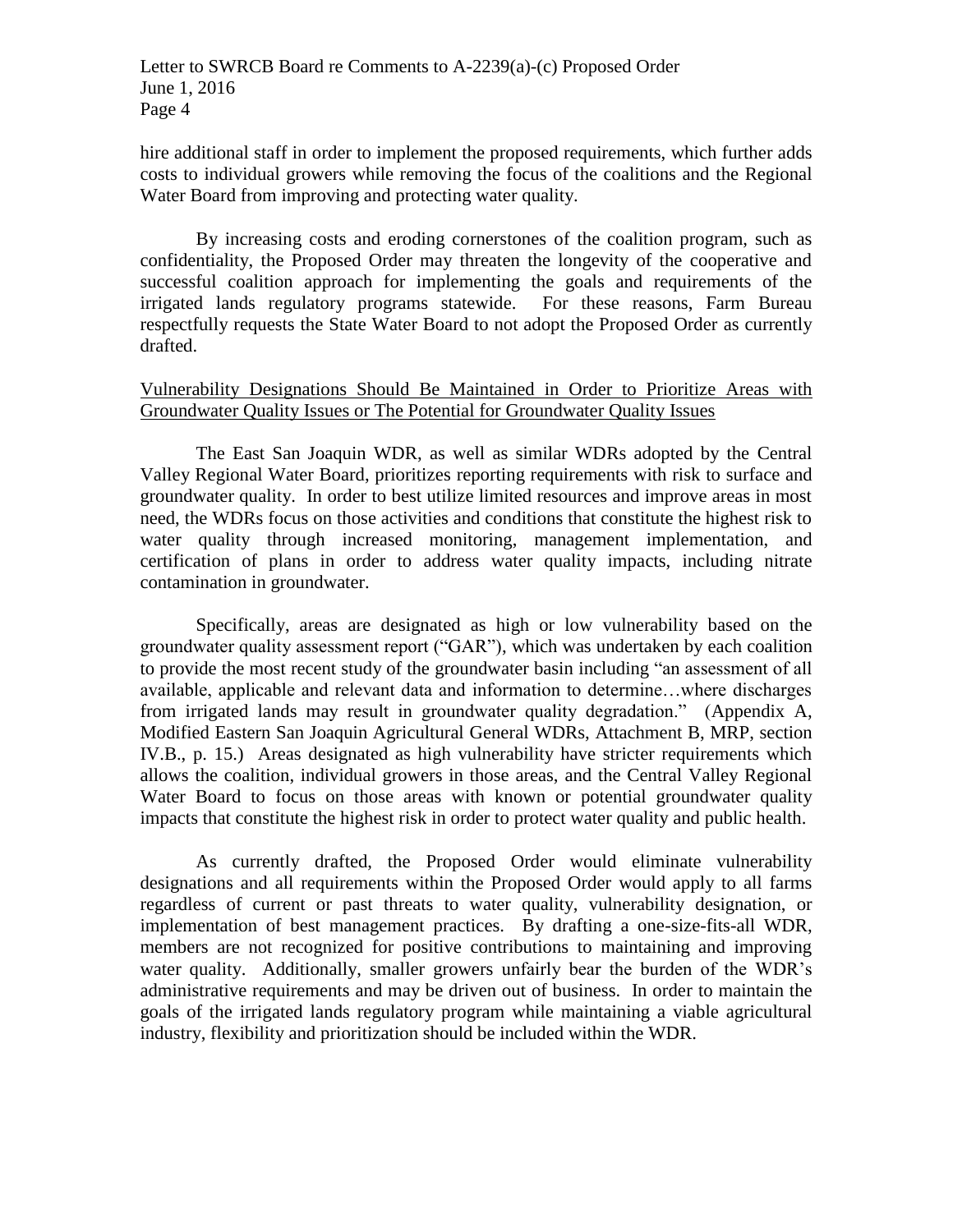#### The Proposed Order Must Consider Reasonableness

In enacting the Porter-Cologne Water Quality Control Act, the Legislature laid out specific goals and objectives for the State's waters. The State Water Board and Regional Water Boards must conform to all such statutory mandates, including the Legislature's objective:

The Legislature further finds and declares that activities and factors which may affect the quality of the waters of the state shall be regulated to *attain the highest water quality which is reasonable*, considering all demands being made and to be made on those waters and the total values involved, beneficial and detrimental, economic and social, tangible and intangible.

(Wat. Code, § 13000, emphasis added.) As explained throughout these comments, requirements within the Proposed Order are not reasonable and do not properly consider all values involved, including economic and detrimental.

# The Burden of the Proposed Order's New Monitoring and Reporting Provisions Is Not Reasonably Related to the Benefit

Within the Proposed Order, numerous monitoring reports and technical reports, such as management practice evaluations, irrigation and nitrogen management plans and summary reports, reporting of nitrogen applied and nitrogen removed values and ratios, and surface water, groundwater, and drinking water supply well monitoring, are required to be submitted to the Regional Water Board. Although the Regional Water Board has the authority, pursuant to Water Code section 13267, to require monitoring reports and technical reports, "the burden, including costs, of these reports shall bear a reasonable relationship to the need for the report and the benefits to be obtained from the reports." (Wat. Code, § 13267(b)(1).)

Here, the Proposed Order increases the scope and scale of the data required to be reported and the monitoring to be required. For example, the submittal of farm evaluation data and nitrogen application and management data at a field level and identified by location (including the three-year running average for the A/R ratio, the A-R difference, and the development of nitrogen removed coefficients), and drinking water supply well monitoring and reporting are costly and time consuming burdens for both individuals as well as coalitions, and the necessity of that information does not match the burden. As explained *infra*, aggregating management practice and nitrogen application information at the township level, rather than the Proposed Order's requirements for the submittal of all raw data at the field level and identified by location, bears a reasonable relationship to the need for the reports while providing the Regional Water Boards with proper oversight and the ability to verify the accuracy of the information and effectiveness of the program.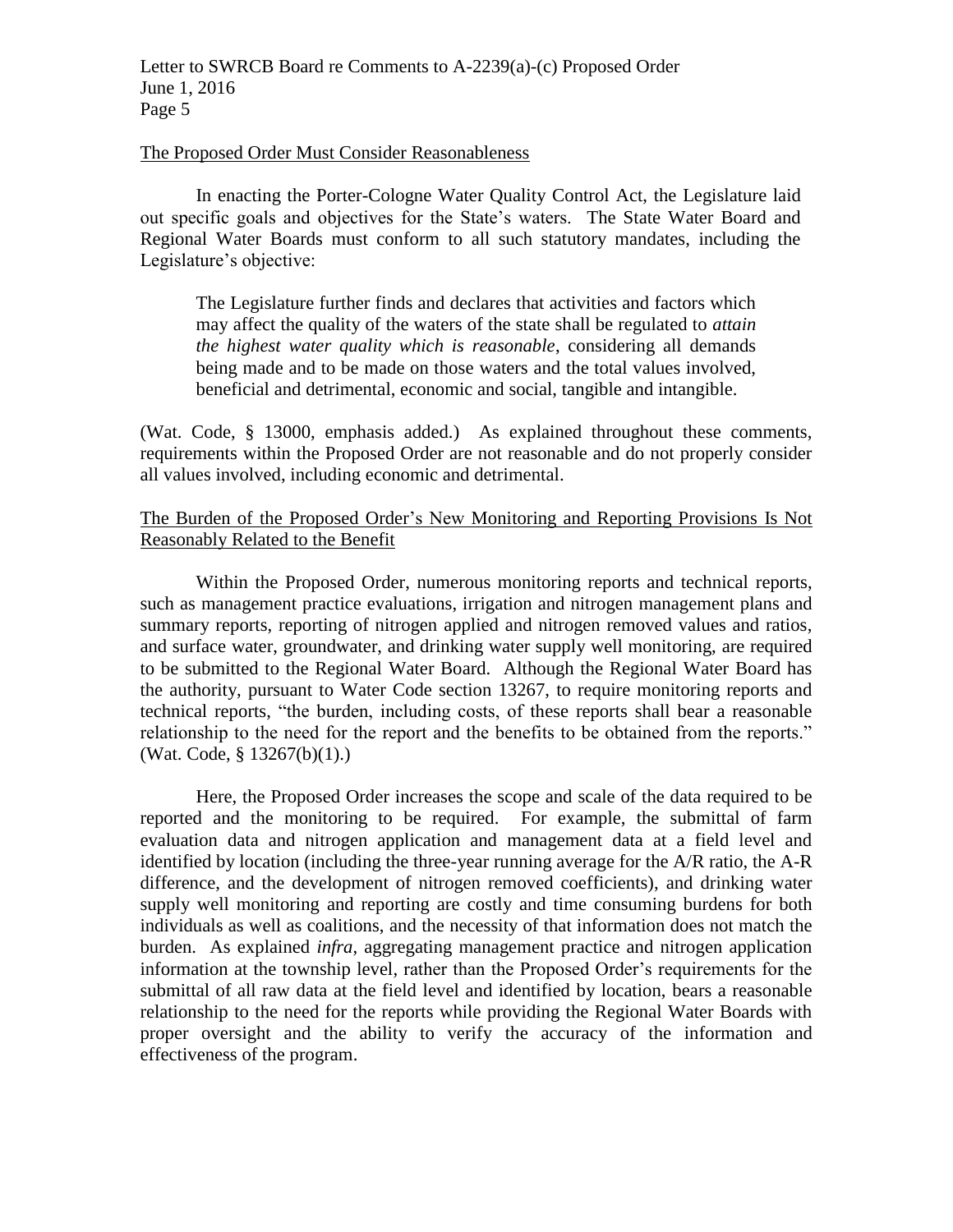Additionally, the proposed revisions creating uniform statewide reporting requirements exceed the threshold of necessary and reasonable data required to improve nutrient management and protect groundwater quality. In many areas of the state, such uniform requirements are not appropriate or reasonable as there are no underlying groundwater basins, irrigated agricultural operations pose no risk to groundwater quality, or groundwater basins have adequate assimilative capacity to handle potential loads without causing exceedance of applicable groundwater quality objectives. Therefore, the burden, including the substantial increase in costs and time to expand the scope and scale of nitrate analysis and reporting as well as farm evaluation data to the field level and identified by location, as well as the erosion of keeping necessary information confidential, does not bear a reasonable relationship to the benefit of the information. Farm Bureau respectfully urges the State Water Board to reject the provisions requiring reporting of all raw data.

### The Proposed Order's Expansion Requiring All Raw Data is Unnecessary, Creates Confidentiality Issues by Making All Data Public, and Threatens the Coalition Structure

The Proposed Order seeks to dramatically change the reporting requirements by requiring the coalitions to submit all raw farm evaluation data and nitrogen application data<sup>4</sup> by field, identified by location. Within the current East San Joaquin WDR, individual members submit information to the coalition, which then analyzes the information and aggregates it on a township level prior to submitting the data to the Regional Water Board. Through this format, the coalition and the Regional Water Board are able to effectively implement the program with an appropriate amount of useful data that allows for proper Regional Board oversight and verification of accuracy without unwarranted and unnecessary amounts of data points that is burdensome or resource prohibitive. Further, the Regional Water Board retains the authority to inspect the coalition's records if questions arise or to simply further verify accuracy. This system provides all appropriate access necessary for a legally sound and successful program.

The reporting of raw data by field, identified by location will generate significant amounts of raw data points that will need to be reviewed, validated, and aggregated to determine trends in water quality improvement. The coalitions are the appropriate entity to review the data given their expertise and relationship with the growers. Transmitting a vast number of raw data points for growers and crops, especially in areas of the state with multiple growing seasons per year, to the Regional Water Boards will lead to data overload and increased risk of misinterpretation of data while not providing meaningful information to illustrate trends in water quality.

 $\overline{a}$ 

<sup>4</sup> In addition to submitting the raw nitrogen application data, the Proposed Order "directs the Third Party to continue to aggregate and analyze the data…The Third Party is directed to report this information by May 1 annually." (Proposed Order, p. 43.) Report Component (18) in Attachment B to the General Order R5- 2012-0116 is not clear in this requirement as it does not state that the Third Party is to aggregate the data and submit it annually (see Appendix A, Modified Eastern San Joaquin Agricultural General WDRs, Attachment B, MRP, section V.E. Report Component (18), pp. 26-27).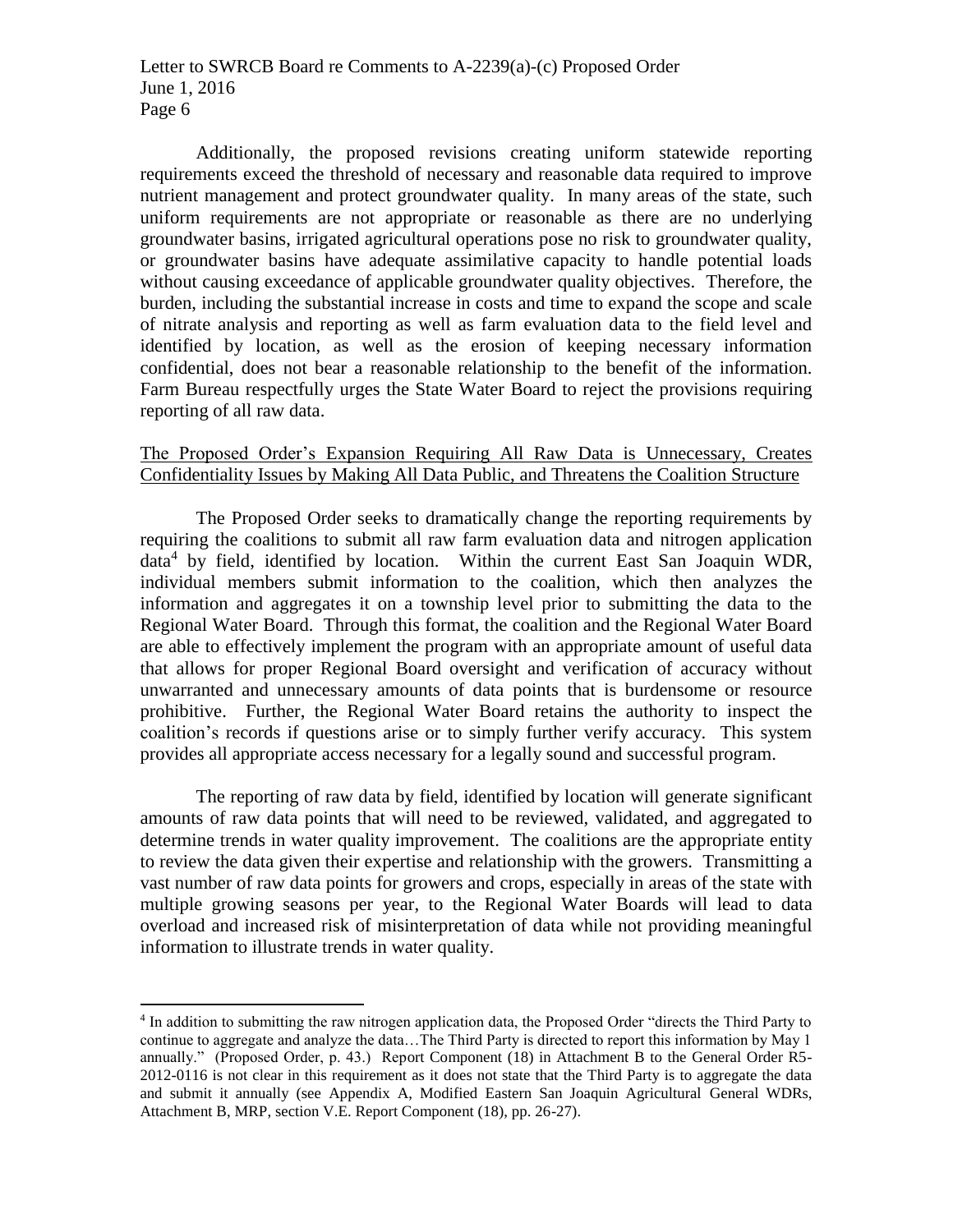Reporting and analyzing farm evaluation data and nitrogen applications by crop at the township scale is an appropriate feedback mechanism; reporting raw data for the sake of gathering data is inappropriate and does not benefit water quality. Rather, it burdens the existing successful program by increasing costs and threatening the confidentiality of members. By requiring the coalitions to submit all raw data to the Regional Water Boards, coalitions become a mere pass-through for information and individual member's data points are now publically accessible. By making individual member's data points public, the risk of misinformation and misinterpretation of the data rises, as does the risk and threat of litigation by private citizens and the jeopardy of food safety and security.

By dramatically increasing the reporting and analysis requirements to now require farm evaluation data and nitrogen application data at the field level and identified by location, the Proposed Order puts the coalition model that has worked successfully for years at risk. The irrigated lands regulatory program should bolster instead of erode the coalition model, and continue to allow them to report data in aggregate at the township level rather than by field level and identified by location. Farm Bureau respectfully requests that the State Water Board maintain the current reporting for management practice and nitrogen application information aggregated at the township level rather than the Proposed Order's requirements for the submittal of all raw data at the field level and identified by location.

# The Regional Water Board's Audit Compliance Program Allows for Verification of Accuracy and is a Proper Feedback Mechanism Making the Reporting of All Raw Data Unnecessary

The Central Valley Regional Water Board's audit compliance program is a feedback mechanism that allows the State Water Board and the Regional Board to verify the efficacy of the program without the need for the reporting of all farm evaluation and nitrogen application raw data. Through audits, the Regional Water Boards have reasonable oversight to verify accuracy of all aggregated information reported and can evaluate if growers are implementing appropriate management practices that are designed to protect water quality. Additionally, the audit program allows the Regional Water Boards to inspect upon request not only those with water quality issues, but also those in good standing to verify the program's effectiveness. Given an audit compliance program's reasonable alternative to the submittal of all raw data, Farm Bureau requests that the Proposed Order be modified to maintain the current township level of reporting for aggregated management practice and nitrogen application data.

# The Proposed Order's New Metric for Nitrogen Application Management Is Problematic

A fundamental component of the Proposed Order is the multi-year ratio of nitrogen applied to the field to nitrogen removed from the field, or the  $A/R$  ratio.<sup>5</sup> The

 $\overline{a}$ 

 $<sup>5</sup>$  The Proposed Order's direction to develop A/R ratio target values for regulatory purposes is concerning</sup> and inappropriate given questions linking groundwater quality and nitrogen uptake ratios, and limitations with the A/R ratios.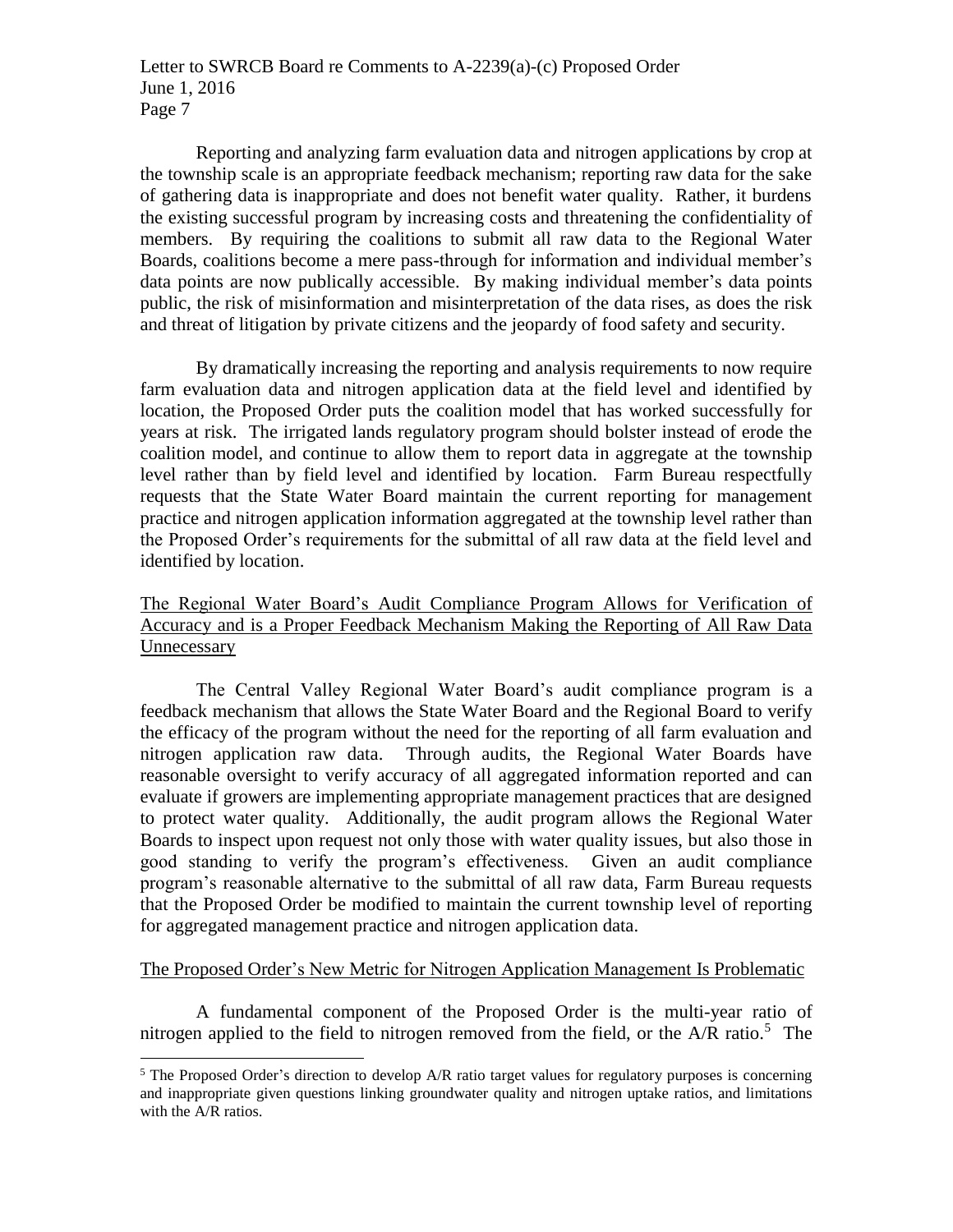Letter to SWRCB Board re Comments to A-2239(a)-(c) Proposed Order June 1, 2016 Page 8

Proposed Order recognizes that there is insufficient information currently available for the amount of nitrogen removed for most crops and that this data will need to be gathered over time. (Proposed Order, p. 36.) Nevertheless, the Proposed Order requires the coalitions to determine the nitrogen removed coefficients for crops that cover 95% of acreage within its boundaries prior to March 1, 2019 and 99% of the acreage prior to March 1, 2021.

Given the precedential nature of the Proposed Order, this requirement will apply statewide. California's agricultural abundance includes more than 400 commodities. Determining the nitrogen removed coefficients for even a vast majority of the number of crops statewide is overly burdensome and costly, especially on the accelerated timeline required by the Proposed Order.

### The Proposed Order's Requirement to Sample All Domestic Wells is Outside the Scope of This Program

The Proposed Order requires individuals to monitor all drinking water supply wells on their property and notify water users if the well water exceeds the drinking water standard for nitrates. Monitoring results would be submitted to the Central Valley Regional Water Board in the Annual Monitoring Report as well as posted to GeoTracker along with the well location.

The inclusion of monitoring all drinking water supply wells within the irrigated lands regulatory program is problematic. Each farm would be required to monitor all wells, even landowner or tenant wells that the member may not have legal authority to access. In order to properly protect drinking water wells, legislation is needed to direct the counties to develop a well testing program for the specific needs of that county.

### A New Economic Analysis of the Proposed Order is Warranted

The precedential Proposed Order will impact agricultural operations throughout the state and will dramatically increase costs. The new and expanded reporting and monitoring requirements directly increases costs for individuals due to increased monitoring and reporting requirements, such as drinking water well monitoring and reporting. Coalition costs, which are then passed down to individual members, will also rise due to increased reporting and monitoring requirements, such as the development of nitrogen removed coefficients, analysis of thousands of additional data points, development of new databases, and the evaluation of farm evaluation data and nitrogen application data at the field level and identified by location.

When taking into account economic considerations, the Central Valley Regional Water Board's analysis of costs for the East San Joaquin WDR did not include any of the new requirements or expanded requirements contained in the Proposed Order. Nor did the Central Valley Regional Water Board's analysis consider the costs of such a program applying statewide. Nor did the analysis consider all of the statewide demands being